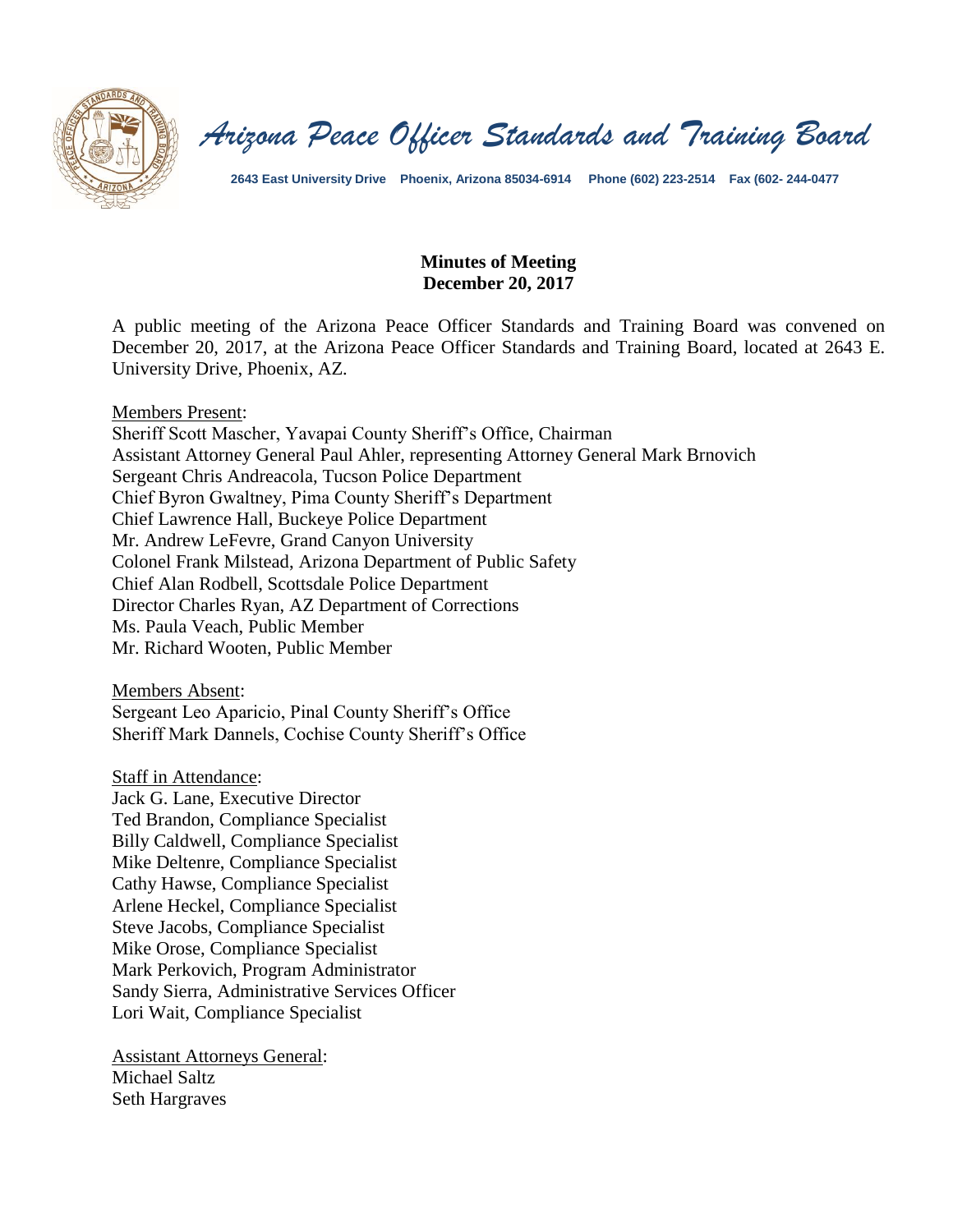# **A. Call to Order**

Chairman Mascher called the meeting to order at 10:00 a.m. and asked Colonel Milstead to lead everyone in reciting the Pledge of Allegiance.

### **B. Introductions, Presentations and Announcements**

*Jack G. Lane, Executive Director*

- A Moment of Silence was observed in honor of El Mirage Police Officer Paul Lazinsky.
- There are a few amendments to today's agenda.
- The two public members, Mr. Richard Wooten and Ms. Paula Veach are in attendance at today's meeting.
- A plaque was presented to Ted Brandon, Compliance Specialist at AZ POST in appreciation for his 22 years of service. Ted will be retiring at the end of this month and will be greatly missed by all.
- The Basic Curriculum Project is on track. This project will update the basic training curriculum for the academies. The last time an update of this type was done was 1992. A Technical Advisory Committee will be formed; numerous recommendations have already been received. Agencies with officers who have graduated within the past five years will be surveyed, along with the field supervisors of these officers. The surveys should go live in March.

# **C. Executive Director's Report**

*Jack G. Lane, Executive Director*

- CJEF revenues for November were just slightly below average; but we are currently on track concerning this year's fiscal budget.
- AZ POST was recently awarded a grant from the Department of Health Services for \$140,000 over the next four years to assist with Naloxone training.
- The Budget Subcommittee met on November 29, 2017, and will meet again on January 17, 2018 in the afternoon. Recommended funding models, to be implemented in 2019, will be discussed at this meeting.

## **D. Review, Discussion and Possible Action on a Petition from the Arizona Corporation Commission – Securities Division for a Restricted Peace Officer Certification for Applicant Alex M. Ramirez III**

The Arizona Corporation Commission petitioned the Board to grant a restricted peace officer certification to Alex M. Ramirez based upon medical limitations. Officer Ramirez will be restricted from being carrying a weapon on duty and he will not place himself or be placed in a situation which would expose him to the risk of physical confrontation. The restricted certification is only effective while Officer Ramirez is employed with the Arizona Corporation Commission.

Chief Hall made a motion to grant a restricted peace officer certification to Officer Alex M. Ramirez III. This certification would restrict Officer Ramirez from carrying a weapon on duty, and that he not place himself, or be placed in a situation which would expose him to the risk of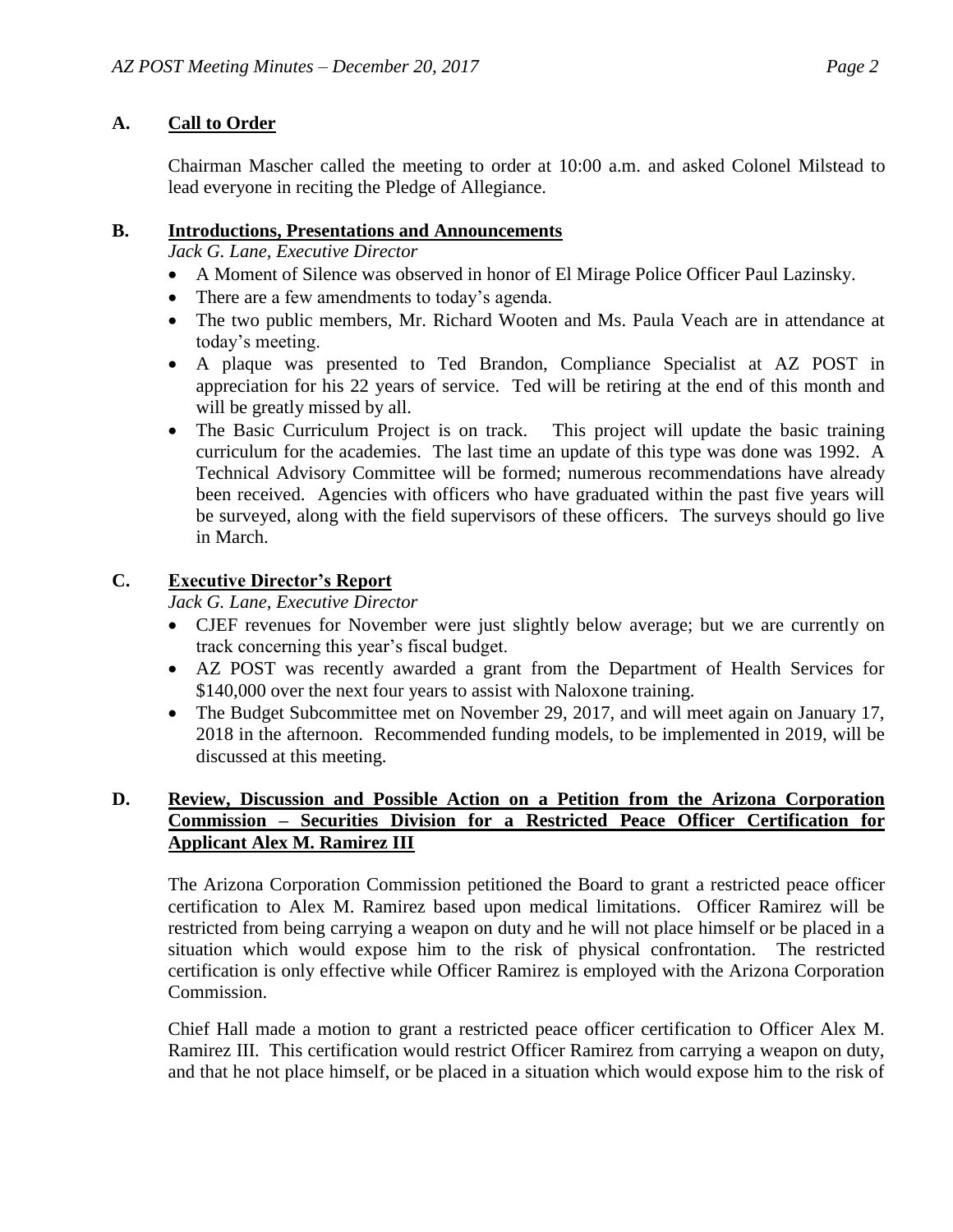physical confrontation while employed with the Arizona Corporation Commission, seconded by Mr. Ahler (AAG) and failed. The petition was not granted.

#### **E. Review, Discussion and Possible Action on a Petition from the Eloy Police Department for a Restricted Peace Officer Certification for Chief Chris Vasquez**

The Eloy Police Department petitioned the Board to grant a restricted peace officer certification to Chief Chris Vasquez based upon physical limitations. Chief Vasquez will be restricted from being assigned any duty likely to result in the need to apply physical force, and further, the potential for such need is so remote as to be highly unlikely. The restricted certification is only effective while Chief Vasquez is employed with the Eloy Police Department.

Chief Hall made a motion to grant a restricted peace officer certification to Chief Chris Vasquez. This certification would restrict Chief Vasquez Officer from being assigned any duty likely to result in the need to apply physical force, and further, the potential for such need is so remote as to be highly unlikely and is only effective while Chief Vasquez is employed with the Eloy Police Department, seconded by Chief Gwaltney and passed unanimously.

#### **F. Consent Agenda**

Chief Rodbell made a motion to accept the Consent Agenda. The motion was seconded by Colonel Milstead and passed unanimously.

Consent Agreements for Voluntary Relinquishment of Peace Officer Certification were accepted by the Board for the following:

| 1. Jaime F. Gutierrez   | 15-182 | <b>Tucson Police Department</b>          |
|-------------------------|--------|------------------------------------------|
| 2. Brian L. Havey       | 17-140 | Gila County Sheriff's Office             |
| 3. Christopher J. Ralph | 17-149 | <b>Paradise Valley Police Department</b> |

- 4. Elijah J. Woodward 17-109 Oro Valley Police Department
- -

## **G. Final Action Cases:**

1. #17-078 – Abraham A. Cabrera – San Carlos Tribal Police Department

The Board considered comments from Compliance Manager Mark Perkovich. Mr. Ahler (AAG) made a motion to accept the Findings of Fact and Conclusions of Law and revoke Mr. Cabrera's peace officer certification. The motion was seconded by Colonel Milstead and passed unanimously.

2. #17-073 – Decio P. Hopffer – Tucson Police Department

*Sergeant Andreacola recused himself from this case*. The Board considered comments from Compliance Manager Mark Perkovich. Chief Rodbell made a motion to accept the Findings of Fact and Conclusions of Law and revoke Mr. Hopffer's peace officer certification. The motion was seconded by Chief Hall and passed unanimously.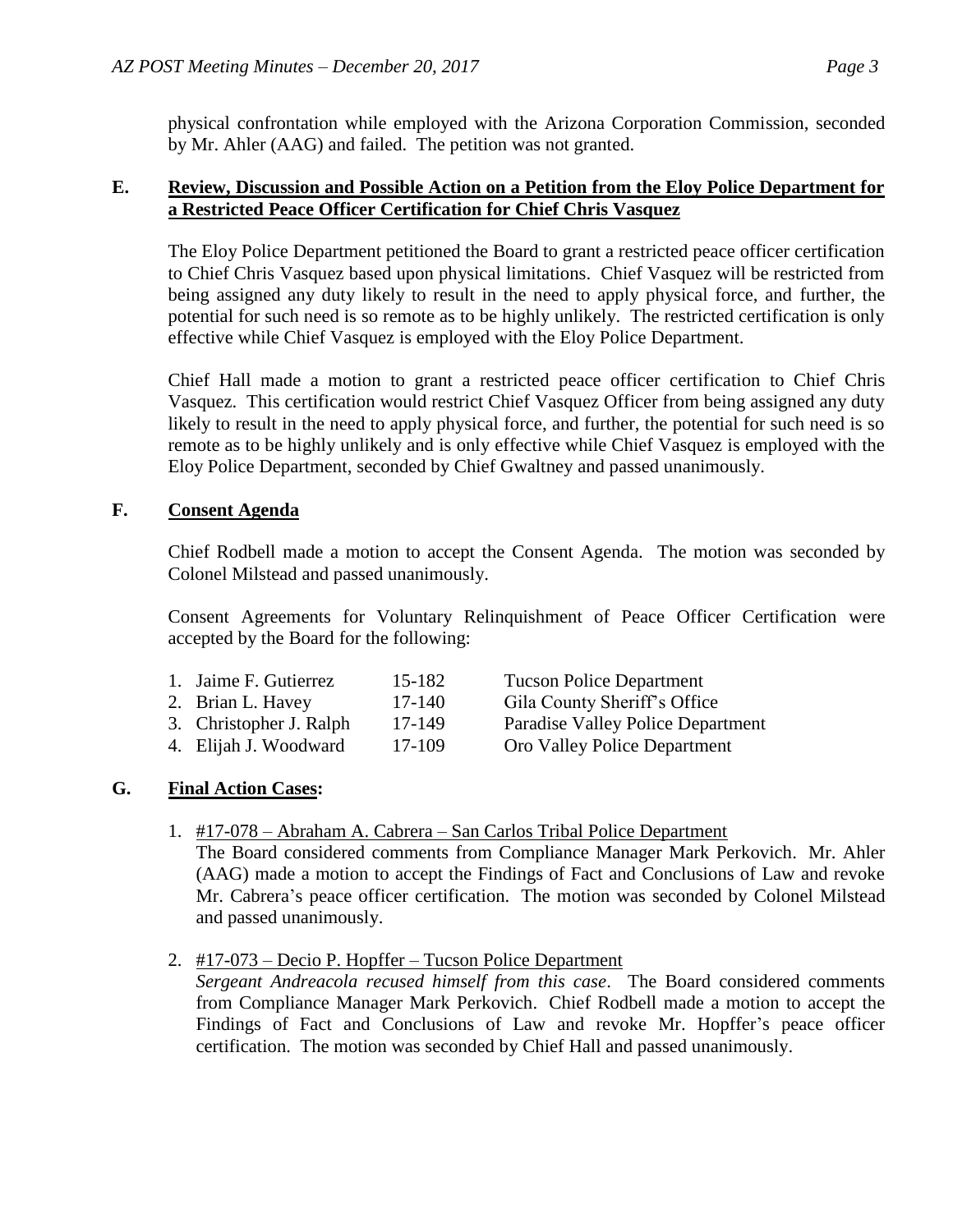- 3. 17-053 Kenneth K. Kimpel Pima County Sheriff's Department
- *Chief Gwaltney recused himself from this case*. The Board considered comments from Compliance Manager Mark Perkovich. Chief Hall made a motion to accept the Findings of Fact and Conclusions of Law and revoke Mr. Kimpel's peace officer certification. The motion was seconded by Colonel Milstead and passed unanimously.
- 4. #17-044 Paul R. Robertson Glendale Police Department

The Board considered comments from Compliance Manager Mark Perkovich. Colonel Milstead made a motion to accept the Findings of Fact and Conclusions of Law and revoke Mr. Robertson's peace officer certification. The motion was seconded by Mr. Ahler (AAG) and passed unanimously.

5. #17-069 – Arnold I. Romero – Pima County Sheriff's Department

*Chief Gwaltney recused himself from this case*. The Board considered comments from Compliance Manager Mark Perkovich. Sergeant Andreacola made a motion to accept the Findings of Fact and Conclusions of Law and suspend Mr. Romero's peace officer certification for three years; from March 14, 2017 to March 14, 2020, at which time his peace officer certification will lapse. The motion was seconded by Chief Rodbell and passed unanimously.

## **H. New Charging Cases:**

- 1. #17-143 Ronald C. Brown Navajo Division of Public Safety The Board considered comments from Compliance Specialist Ted Brandon. Chief Rodbell made a motion to *Resolve in the Future*. The motion was seconded by Colonel Milstead and passed unanimously.
- 2. #17-157 Daniel J. LaBarbera AZ Department of Public Safety

*Colonel Milstead recused himself from this case*. The Board considered comments from Compliance Specialist Ted Brandon. Chief Gwaltney made a motion to *Initiate Proceedings* to deny Mr. LaBarbera peace officer certification. The motion was seconded by Chief Rodbell and passed unanimously.

3. #17-111 – Tania A. Silva – AZ Department of Public Safety

*Colonel Milstead recused himself from this case.* The Board considered comments from Compliance Specialist Ted Brandon. The Board voted to initiate proceedings against Ms. Silva's peace officer certification on October 18, 2017. The case overview has since been amended and the Board must take action once again. Mr. Ahler made a motion to *Reinitiate Proceedings* (as amended) to deny Ms. Silva peace officer certification. The motion was seconded by Chief Rodbell and passed unanimously.

4. #17-090 – Jared P. Griffith – Buckeye Police Department

*Chief Hall recused himself from this case.* The Board considered comments from Compliance Specialist Billy Caldwell. Chief Gwaltney made a motion to close this case with *No Action with Agency Discretion*. The motion was seconded by Mr. Ahler (AAG) and passed unanimously.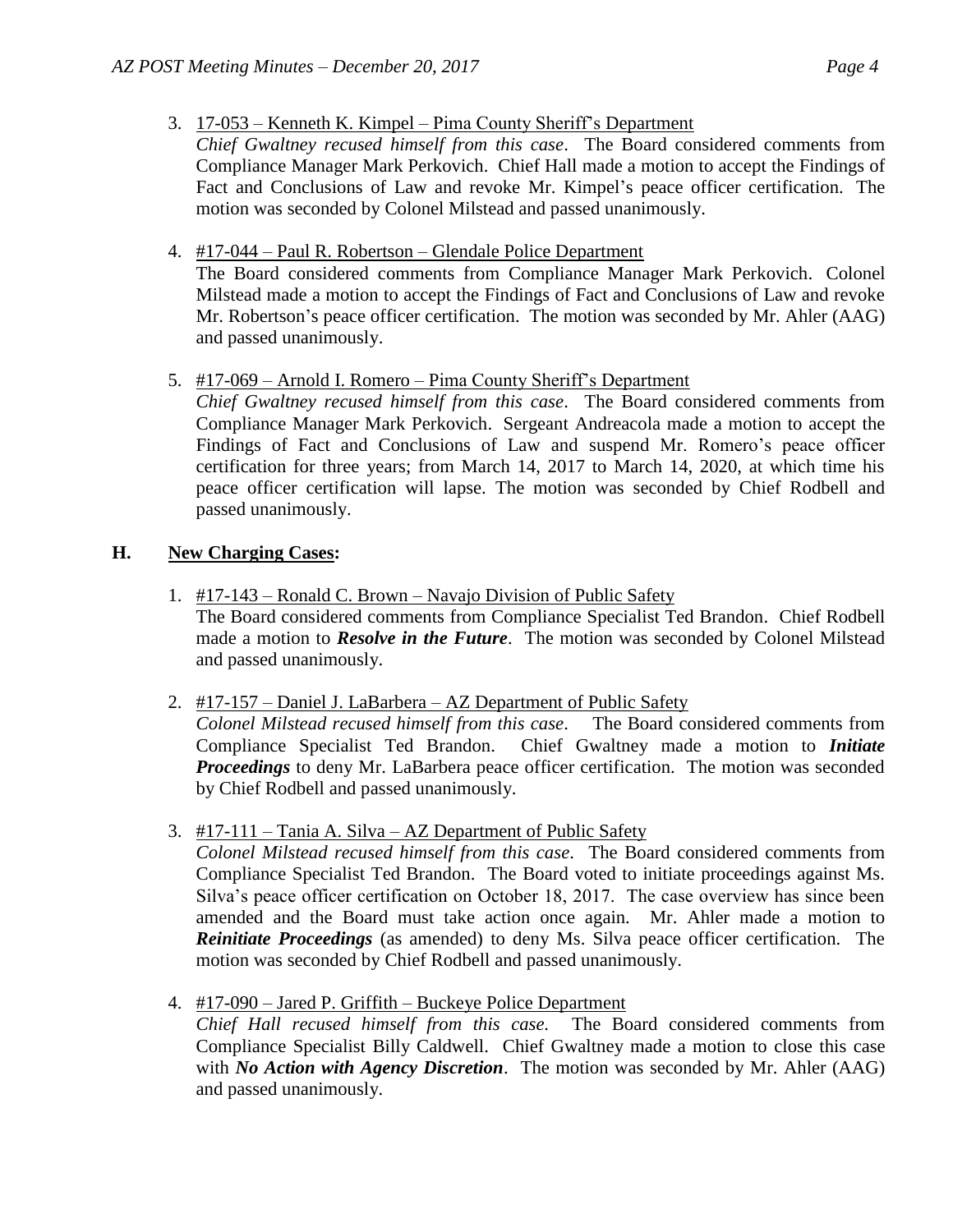- 5. #17-160 Taylor E. Barlow Colorado City Marshal's Office The Board considered comments from Compliance Specialist Mike Deltenre. Chief Hall made a motion to *Initiate Proceedings* to deny Mr. Barlow peace officer certification. The motion was seconded by Colonel Milstead and passed unanimously.
- 6. #17-148 Frank J. Sloup Maricopa County Sheriff's Office The Board considered comments from Compliance Specialist Mike Deltenre. Chief Gwaltney made a motion to close this case with *No Action with Agency Discretion*. The motion was seconded by Colonel Milstead and passed unanimously.
- 7. #17-104 Charles K. Foley Tucson Police Department *Sergeant Andreacola recused himself from this case.* The Board considered comments from Compliance Specialist Cathy Hawse. Mr. LeFevre made a motion to *Initiate Proceedings* against Mr. Foley's peace officer certification. The motion was seconded by Chief Hall and passed unanimously.
- 8. #17-158 Anthony L. Levy Tucson Police Department *Sergeant Andreacola recused himself from this case.* The Board considered comments from Compliance Specialist Cathy Hawse. Chief Rodbell made a motion to *Initiate Proceedings* against Mr. Levy's peace officer certification. The motion was seconded by Chief Gwaltney and passed unanimously.
- 9. #17-114 Michael P. Sauber Tucson Police Department *Sergeant Andreacola recused himself from this case.* The Board considered comments from Compliance Specialist Cathy Hawse. Chief Rodbell made a motion to *Resolve in the Future*. The motion was seconded by Colonel Milstead and passed unanimously.
- 10. #17-123 Juan J. Chavez-Munoz Jr. Phoenix Police Department *Ms. Veach recused herself from this case.* The Board considered comments from Compliance Specialist Steve Jacobs. Colonel Milstead made a motion to *Initiate Proceedings* against Mr. Munoz's peace officer certification. The motion was seconded by Chief Rodbell and passed unanimously.
- 11. #17-142 Julie M. Smith Phoenix Police Department The Board considered comments from Compliance Specialist Steve Jacobs. Chief Rodbell made a motion to *Initiate Proceedings* against Ms. Smith's peace officer certification. The motion was seconded by Director Ryan and passed unanimously.
- 12. #16-167 Anthony T. LeClaire Scottsdale Police Department *Chief Rodbell recused himself from this case*. The Board considered comments from Compliance Specialist Mike Orose. Sergeant Andreacola made a motion to *Initiate Proceedings* against Mr. LeClaire's peace officer certification. The motion was seconded by Mr. Ahler (AAG) and passed unanimously.